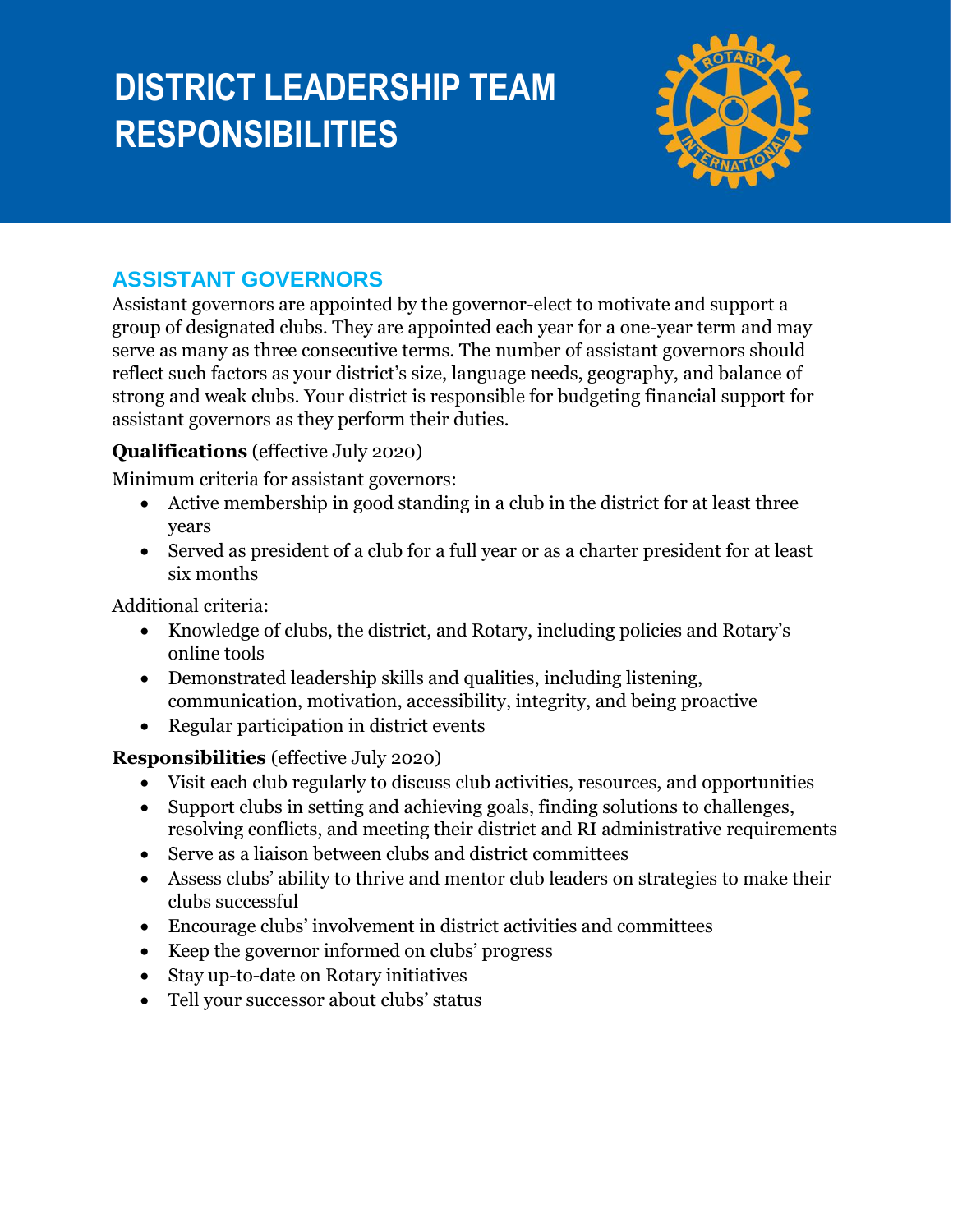## **ALUMNI**

This committee finds ways that clubs and the district can engage alumni in Rotary's fundraising, membership, and service efforts.

#### **Qualifications**

Give preference to:

- Rotary alumni
- Those with professional experience working with alumni

#### **Responsibilities**

- Work with other district committees, particularly the membership, Foundation, scholarship, and programs committees (e.g., Interact, Rotaract, RYLA, Rotary Youth Exchange), to engage alumni in club and district activities.
- Identify alumni and their skills or status (speaking, project handling, potential member, donor to Foundation and Rotary programs, etc.) and help clubs and the district connect with these alumni.
- Raise awareness of how to work with alumni to maintain their relationship with Rotary.
- Encourage alumni to report their data to RI by creating profiles on My Rotary, and work with fellow district chairs to ensure that RI recognizes former program participants as such.
- Follow privacy and youth protection policies and local law.
- Support and coordinate alumni associations and alumni events, where appropriate.

## **COMMUNITY SERVICE**

This committee promotes programs, activities, and resources related to community, vocational, and youth service and offers additional support for Rotaract and Interact clubs.

#### **Qualifications**

Give preference to:

- Past district governors
- Past regional Rotary Foundation coordinators
- Past assistant regional Rotary Foundation coordinators
- Those with experience in planning and implementing service efforts

- Motivate clubs to work with community members to identify issues they could address through humanitarian projects.
- Highlight successful service efforts, Rotary programs, and resources that help strengthen projects.
- Promote vocational service by encouraging club members to use their talents and professional skills to plan and carry out service projects.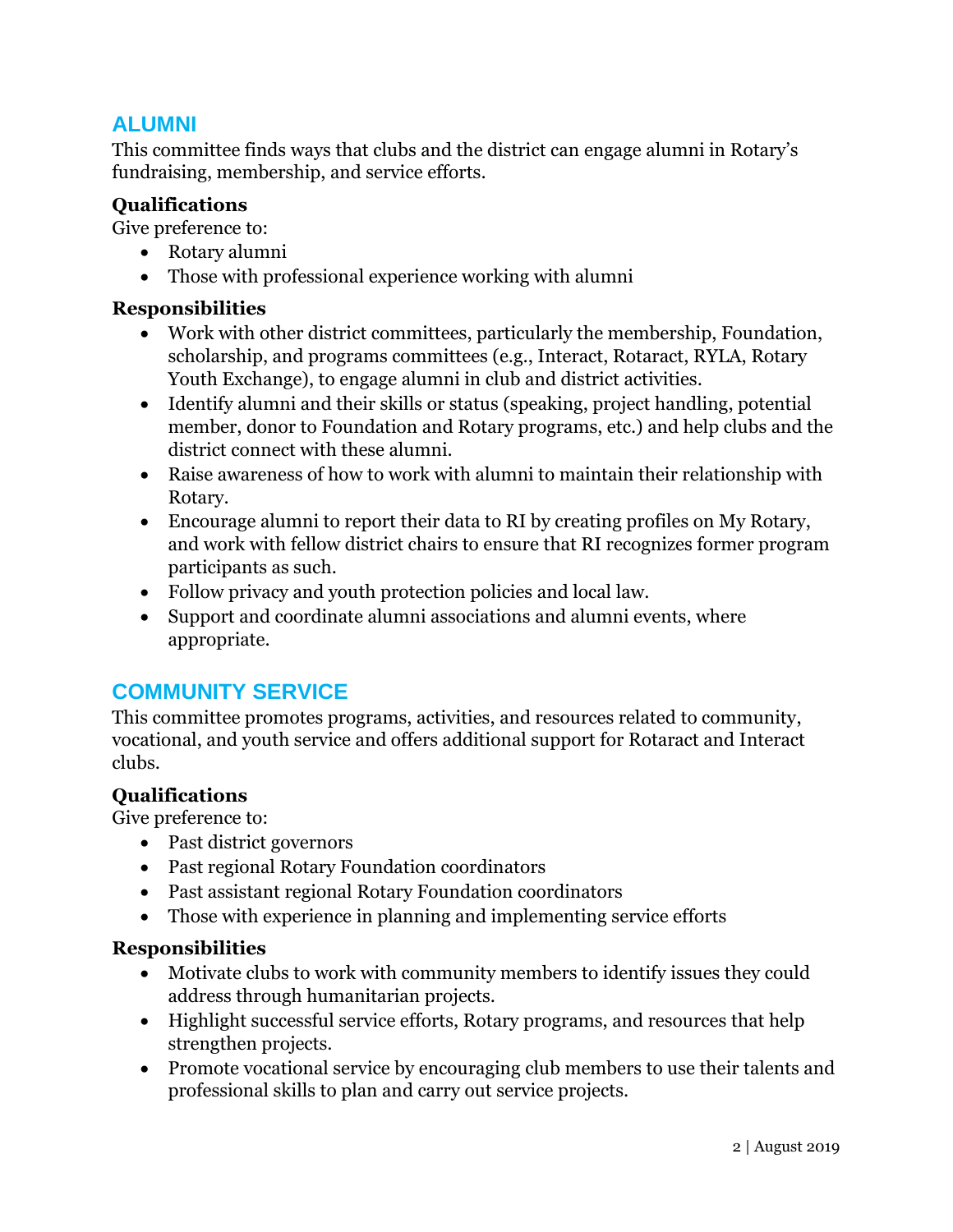- Encourage clubs to organize a Rotary Community Corps (RCC), and encourage district-level RCC meetings to exchange project ideas.
- Collaborate with other district committees, such as the district international service and Rotary Foundation committees.
- Help the club community service chairs carry out their responsibilities.
- Organize district-level meetings for club community service chairs, coinciding with the district conference, district training assembly, and other gatherings, to provide opportunities to exchange ideas and promote projects.
- Identify ways that clubs and local service organizations can cooperate on service projects by sharing information and helping clubs to set goals.
- Request regular reports on successful projects from club community service chairs for promotion through the governor's monthly communication and Rotary Showcase, and pass them on to RI for possible publication.
- Organize exhibits of outstanding community service projects at district and zone meetings.
- Coordinate districtwide community, vocational, and youth service activities.
- Promote resources for service and engagement, including Rotary Fellowships and Rotarian Action Groups.
- Facilitate district recognition for clubs or individuals who advance the principles of Rotary, including vocational service and empowering and engaging young people.
- Promote opportunities for local clubs to partner with Rotary's service and project partners.
- Coordinate with Rotaract, Interact, RYLA, and New Generations Service Exchange chairs to ensure communication across all youth activities.

## **CONVENTION PROMOTION**

This committee promotes attendance at the annual Rotary Convention to Rotary members throughout the district.

#### **Qualifications**

Give preference to those with:

- Experience attending a Rotary Convention
- Marketing experience
- Public speaking skills

- Attend club and district meetings to promote the convention.
- Be a local resource for convention materials and information.
- Help the zone-level RI Convention Promotion Committee member assigned to your district.
- Contact potential registrants.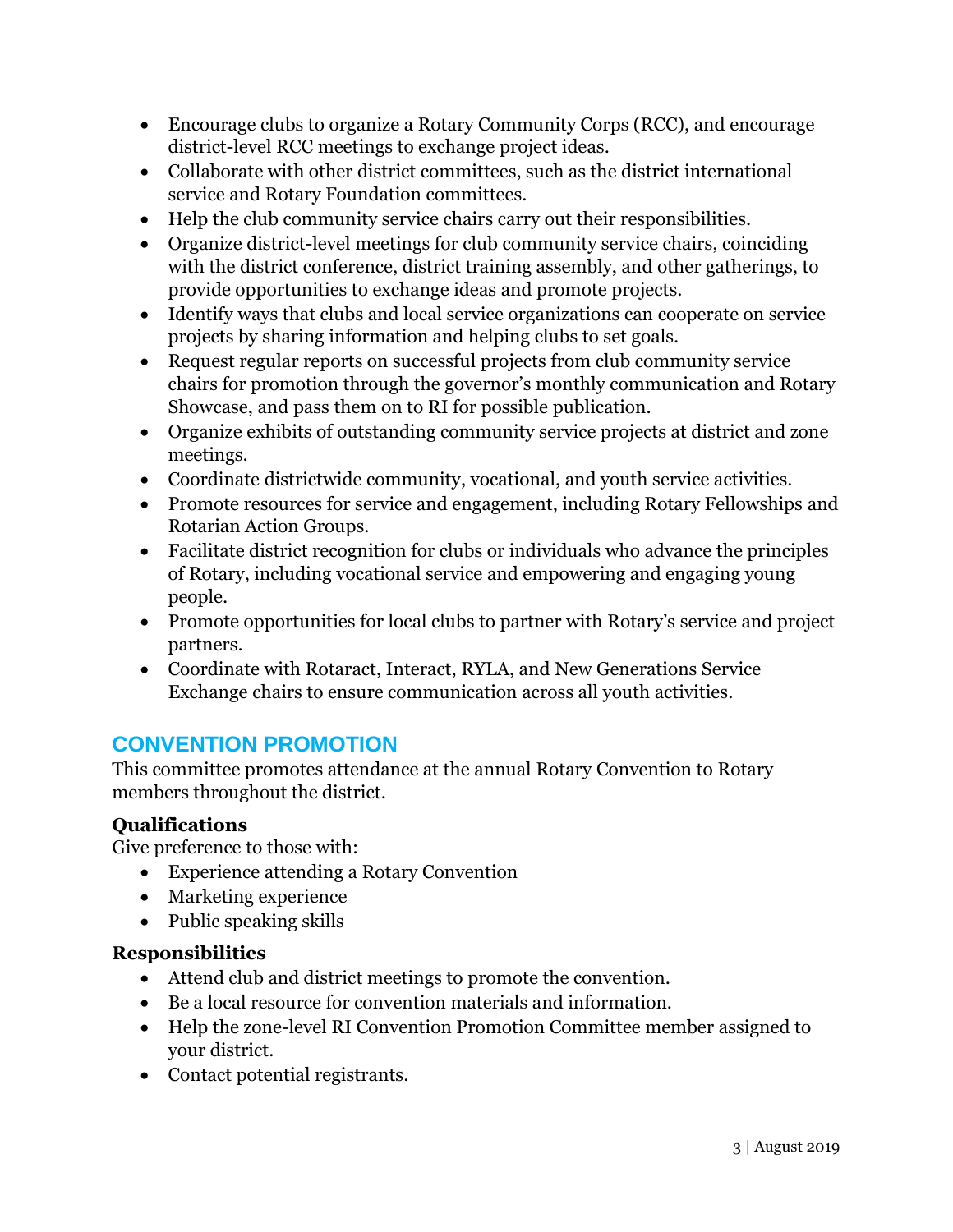- Contribute convention articles and information to district newsletters, publications, and directories.
- Translate important convention information into local languages, if necessary.
- Add a link at [riconvention.org](http://www.riconvention.org/) to your district website.

Many convention promotion committees also:

- Organize district group tours for the convention (especially for first-time attendees).
- Invite prospective Rotarians to attend the convention (mainly done by host districts).
- Carry out marketing campaigns and promote contests offered by the RI Convention Promotion Committee.

## **DISTRICT CONFERENCE**

This committee plans and promotes the district conference and helps achieve maximum attendance.

#### **Qualifications**

Give preference to the governor-elect, governor-nominee, or those with:

- Experience in the meeting coordination or hospitality industries
- Professional media, public relations, or marketing skills
- Public speaking skills

#### **Responsibilities**

- Recommend the district conference venue and make logistical arrangements.
- Coordinate conference finances to achieve maximum attendance.
- Promote conference attendance, emphasizing new Rotarians, new clubs, and representation from every club.
- Invite external audiences, such as the media, community leaders, and beneficiaries of Rotary's programs.
- Consider including time in the agenda to report on Rotary Foundation activities, if no other district meeting has offered or plans to offer such a report.
- Provide a relevant, motivational, and informative program.

## **DISTRICT PROGRAMS**

These committees promote district groups, programs, and activities. Districts often have a committee for each of the programs or groups. Rotary offers resources for these committees:

- Interact
- Rotary Friendship Exchange
- Rotary Youth Exchange
- Rotary Youth Leadership Awards (RYLA)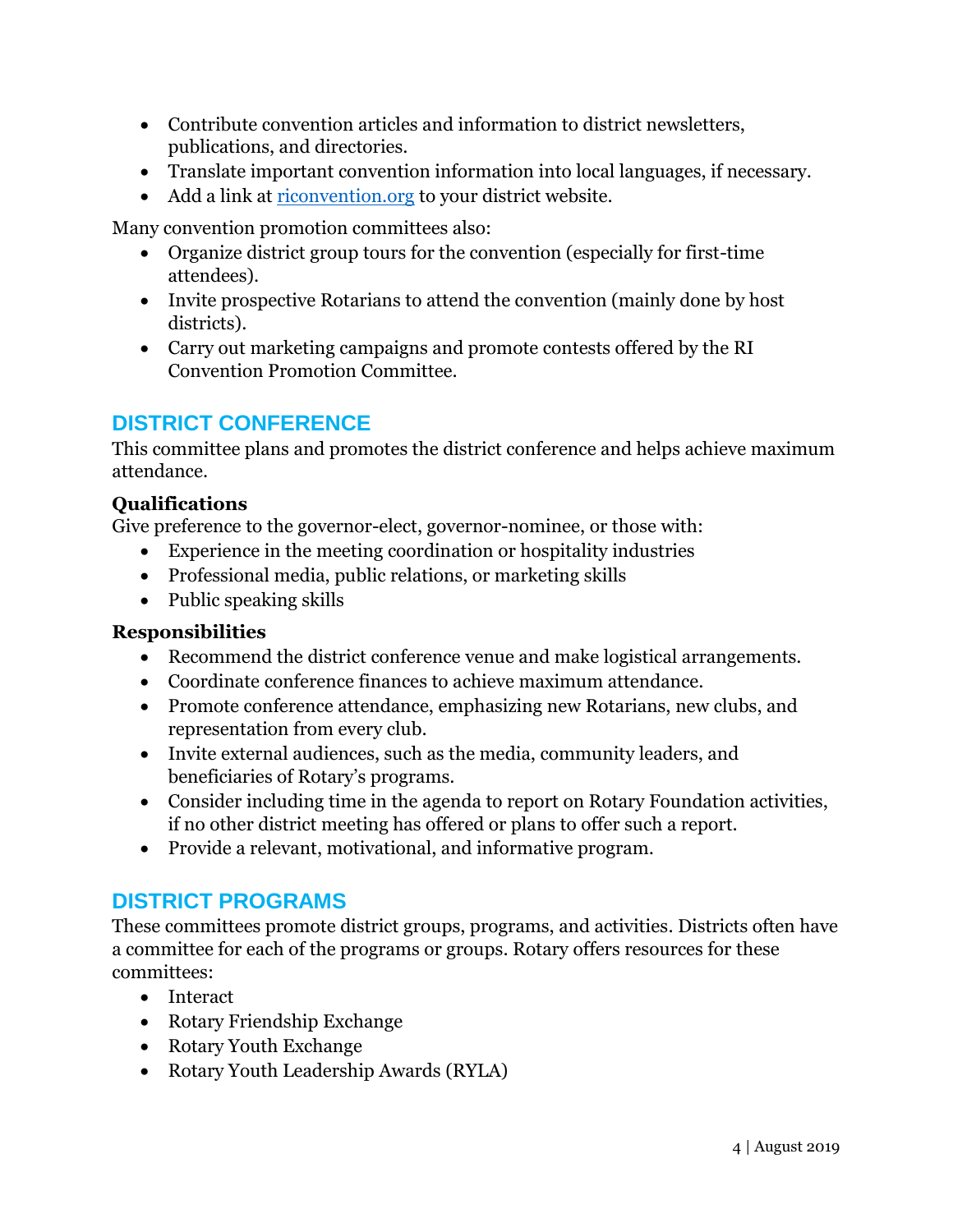#### **Qualifications**

Give preference to those who have club-level experience with the particular program or activity. The governor-nominee should serve on the district Youth Exchange committee.

#### **Responsibilities**

- Coordinate districtwide efforts related to the program.
- Promote program participation through regular contact with assistant governors and clubs.
- Promote successful programs by inviting their participants to speak at events and to encourage clubs to get involved.
- Consult [Rotary coordinators](http://www.rotary.org/myrotary/en/regionalleaders) to identify program expertise in your region.
- Help club program committee chairs carry out their responsibilities.
- Encourage clubs to decide whether the program can address local needs.
- Identify potential ways for district programs to cooperate with local non-Rotary service groups.
- Encourage participants of one program to participate in others offered in the district.
- Promote publication of program goals and achievements in Rotary and non-Rotary media in the district.

## **FINANCE**

This committee supervises district funds by reviewing and recommending the amounts of the district fees per person, overseeing all district expenditures and income, preparing an annual budget, and reporting to clubs on the district's finances. The district treasurer serves as an ex officio member of the committee and has voting privileges. The chair should serve a three-year term.

#### **Qualifications**

Give preference to:

- Those with previous service as club treasurer
- Accounting or finance professionals

- In cooperation with the governor, create a district budget to be submitted to clubs at least four weeks before approval at a meeting of incoming club presidents.
- Review and recommend the amount of per capita levy. Any per capita levy needs approval from at least three-fourths of the incoming club presidents at PETS or at the district training assembly, or from a majority of electors present and voting at a district conference.
- Ensure that proper income and expense records are kept.
- Collaborate with the immediate past district governor to prepare and distribute an independently reviewed annual financial report to all clubs for discussion and approval at a district meeting according to **RI Bylaws** section 15.060.4.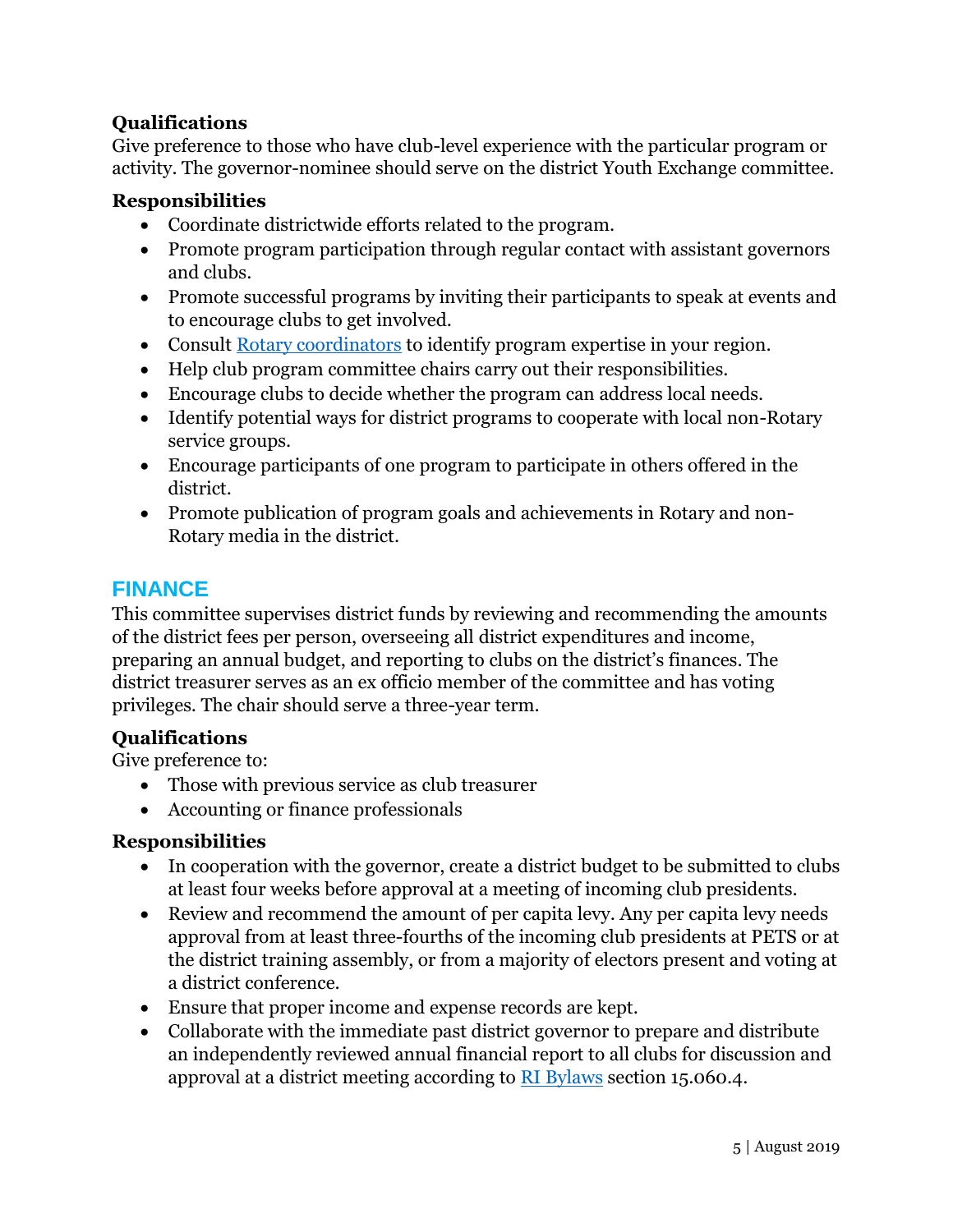- Ensure that a committee member (preferably the treasurer) and the district governor are the authorized signatories for district bank accounts. Any withdrawal requires both signatures. The bank account must be held in the name of the district.
- Work with the district Rotary Foundation chair to disburse grant funds and ensure that proper records of grant activity are kept for reporting purposes.

## **INTERNATIONAL SERVICE**

This committee works to enhance the district's humanitarian efforts by motivating clubs to get involved in international service and connecting them to resources and mentors. The chair should serve a three-year term to ensure consistency and continuity in developing projects with impact and sustainability.

#### **Qualifications**

Give preference to:

- Past district governors
- Past regional Rotary Foundation coordinators
- Past assistant regional Rotary Foundation coordinators

- Encourage club and district involvement in international service.
- Promote higher awareness of resources and strategies to improve projects and global grants.
- Help clubs find international partners.
- Create a district resource network composed of local experts with experience in project planning and implementation, Rotary's areas of focus, and Rotary grants, who will serve as mentors and help clubs improve projects and global grants.
- Identify and recruit mentors with relevant experience and technical skills by collaborating with:
	- o District governors
	- o Rotary Foundation committee
	- o Grants subcommittee
	- o Community service committee
	- o Alumni committee
	- o [Rotarian Action Groups](https://www.rotary.org/myrotary/en/take-action/empower-leaders/join-rotarian-action-group)
	- o The Rotary Foundation Cadre of Technical Advisers
	- o District Rotaract representatives
	- o Rotary Peace Fellows
	- o Rotary Community Corps
	- o Community members and professionals from partnering organizations
- Support the district Rotary Foundation committee by connecting clubs that are applying for Foundation grants with mentors to help them prepare strong project plans and grant applications.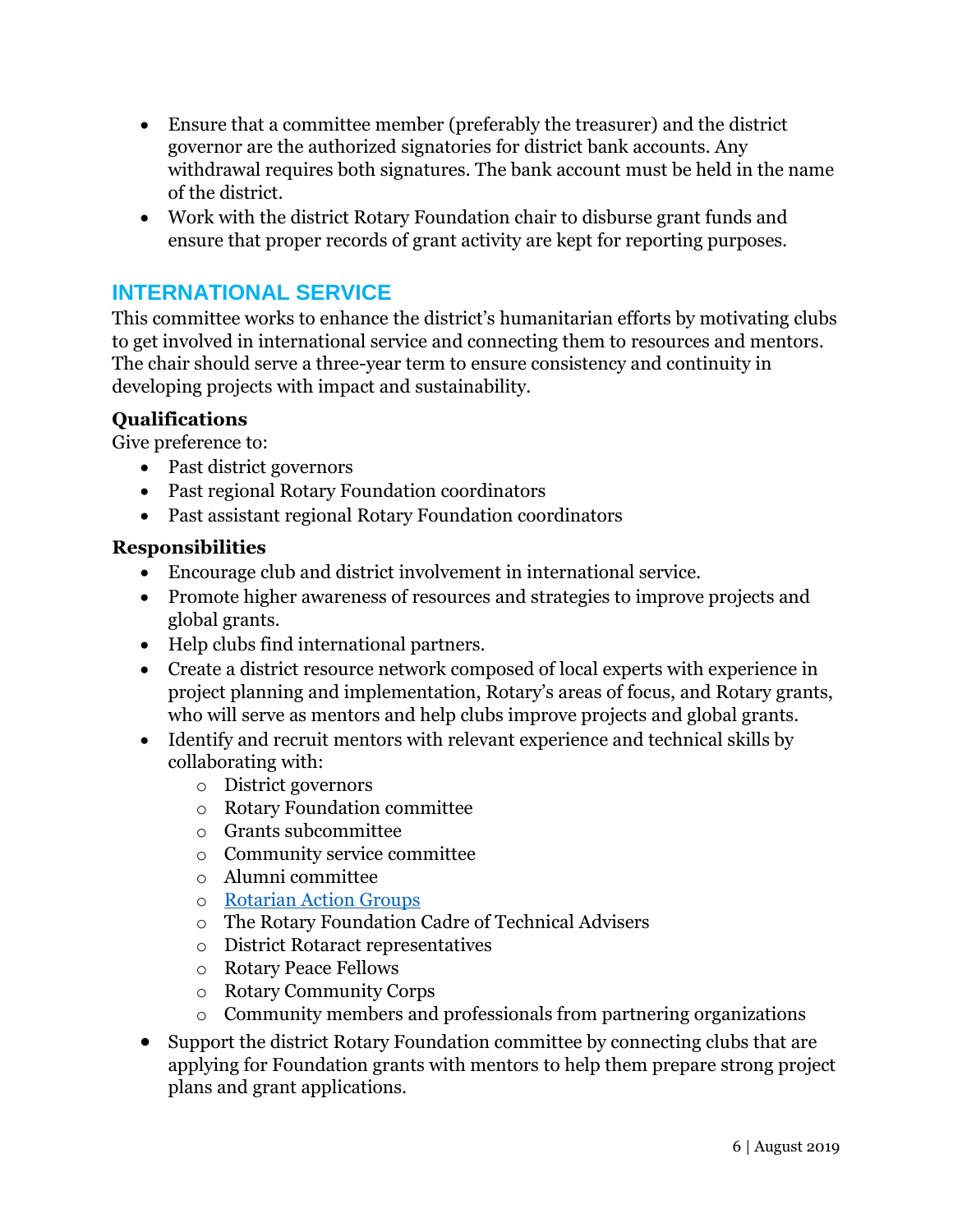- Establish direct lines of communication and accountability for all types of international service, with emphasis on connecting clubs to a host or international partner and on furthering global grant international relationships.
- Motivate and support clubs in their efforts to join with international clubs on service projects and grants.

#### **MEMBERSHIP**

This committee identifies, markets, and implements development strategies that are appropriate for the district and that will result in membership growth by increasing the number of members in existing clubs and by establishing new clubs in the district. The chair should serve a three-year term.

#### **Qualifications**

Give preference to the governor-nominee, past district governors, past Rotary coordinators, past assistant Rotary coordinators, or those with:

- Experience as chair of a club committee related to membership development
- Success at inviting new members to join Rotary
- Experience in implementing membership programs
- Success at developing strategies to retain members
- Success at developing new clubs

#### **Responsibilities**

GENERAL:

- Plan, promote, and conduct a Vibrant Club workshop in consultation with the governor and district trainer, as well as the district public image and Rotary Foundation chairs.
- Work with and communicate regularly with the district governor and club leaders to ensure that your clubs and district achieve their membership goals.
- Maintain communication with other district committees.
- Work with the Rotary coordinator to plan membership activities in the district.
- Encourage clubs to develop and implement innovative membership development strategies.
- Ensure that clubs have access to membership resources available on My Rotary and that membership changes are reported promptly to Rotary International.
- Ensure that each club fills the position of membership committee chair and reports that person's name on My Rotary.
- Help club membership committee chairs carry out their responsibilities.

#### ATTRACTION:

- Assist clubs' recruitment efforts, paying special attention to small and weak clubs.
- Encourage each club to strive to represent the demographic composition of the community's professionals.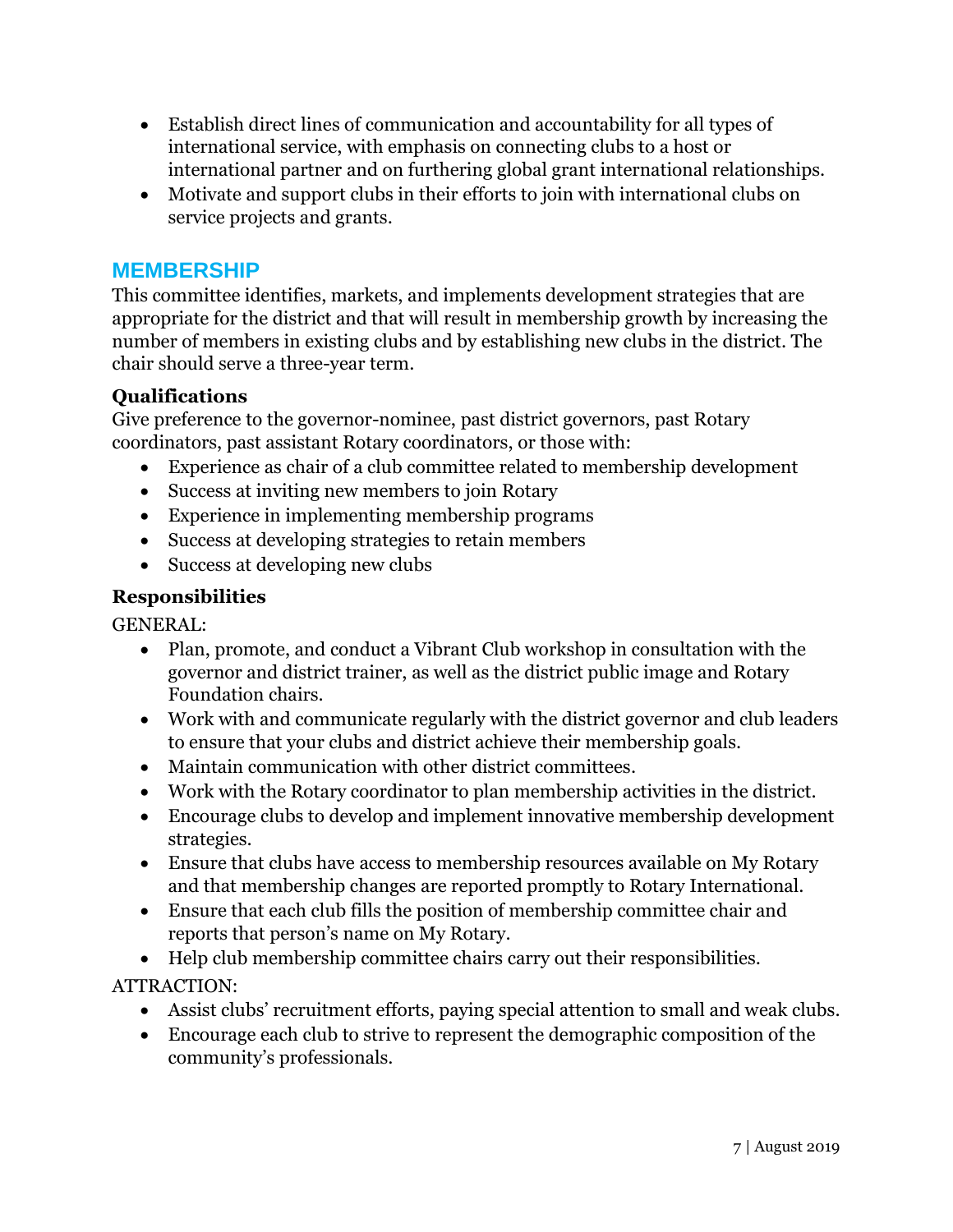Check your membership leads regularly and work with your district governor to determine who will manage the leads and assign them to clubs, and then follow up with clubs to make sure they take action on the leads.

#### ENGAGEMENT:

- Coordinate districtwide membership development activities.
- Encourage clubs to strive for Rotary or presidential recognition.
- Visit clubs to speak about innovation, flexibility, diversity, and ways to engage members.

#### NEW CLUB DEVELOPMENT:

- Identify communities without Rotary clubs that have a population capable of meeting the requirements for chartering a new club.
- Find communities where additional Rotary clubs could form without detracting from current clubs' service.
- Assist in organizing and establishing new clubs.

#### **Training Requirement**

The chair and committee members should attend a regional seminar held by the Rotary coordinator or complete the [online membership courses](https://www.rotary.org/learn) in Rotary's Learning Center.

## **NOMINATING**

This committee nominates the most qualified Rotarian available to serve as governor. The terms of reference for the committee are determined at the district conference. For details, contact your Club and District Support representative.

- Conduct the selection in a dignified, responsible manner in accord with Rotary principles.
- Find and nominate the most qualified person.
- Interview all candidates, whether clubs or the nominating committee suggested them. Each interviewee should satisfy the minimum requirements specified in the Rotary Code of Policies section 19.030.
- Ensure that no member, alternate member, or candidate for membership on the nominating committee is eligible to be nominated for any office for which the committee nominates candidates.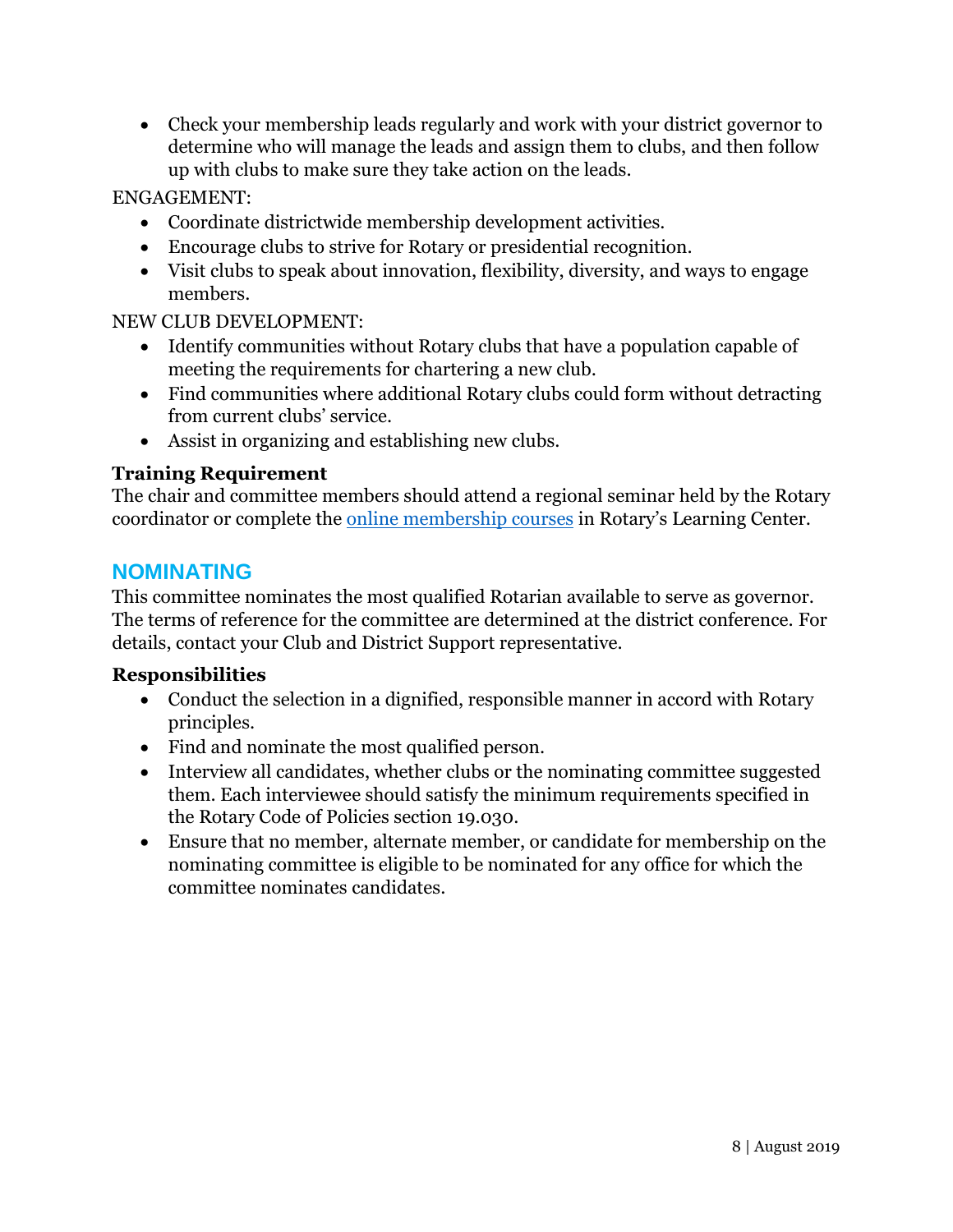## **PUBLIC IMAGE**

This committee supports clubs in their efforts to promote Rotary to external audiences and fosters understanding, appreciation, and support for the organization's programs. It also helps Rotarians understand that effective external publicity, favorable public relations, and a positive image will help Rotary grow.

#### **Qualifications**

Give preference to past Rotary public image coordinators, past assistant Rotary public image coordinators, or those with:

- Expertise in club public relations activities
- Skills in professional media, journalism, public relations, communications, advertising, or marketing

#### **Responsibilities**

- Maintain contact with the district governor and key committee chairs to stay informed about district projects and promotable activities — particularly those that interest the public.
- Promote the district's activities to external audiences, such as the media, community leaders, potential partners, program beneficiaries, and the public.
- Contact the media with newsworthy stories of district projects and events and post district and club stories on social media, following the best practices and guidelines for engaging external audiences in Rotary's Quick Start Guide for Club Social Media Pages in the Brand Center.
- Promote the adoption of Rotary's brand and other visual identity assets.
- Lead by example by championing Rotary's public image campaigns in your own club.
- Promote the use of Rotary's Brand Center, social media channels, and Rotary Showcase, and show clubs how these tools will help them.
- Promote the use of People of Action campaign materials, and show how they will benefit your district and clubs.
- Encourage clubs to use their websites and social media channels to maintain a digital presence that's up-to-date and relevant to the public.
- Seek opportunities for low-cost or free placements with media outlets in the district.
- Promote key Rotary events and stories that align with Rotary's areas of focus.

#### **Training Requirement**

Committee members should complete public image courses in Rotary's Learning Center and attend public image workshops held in conjunction with Rotary training meetings, as well as the regional seminar held by the Rotary public image coordinator (RPIC).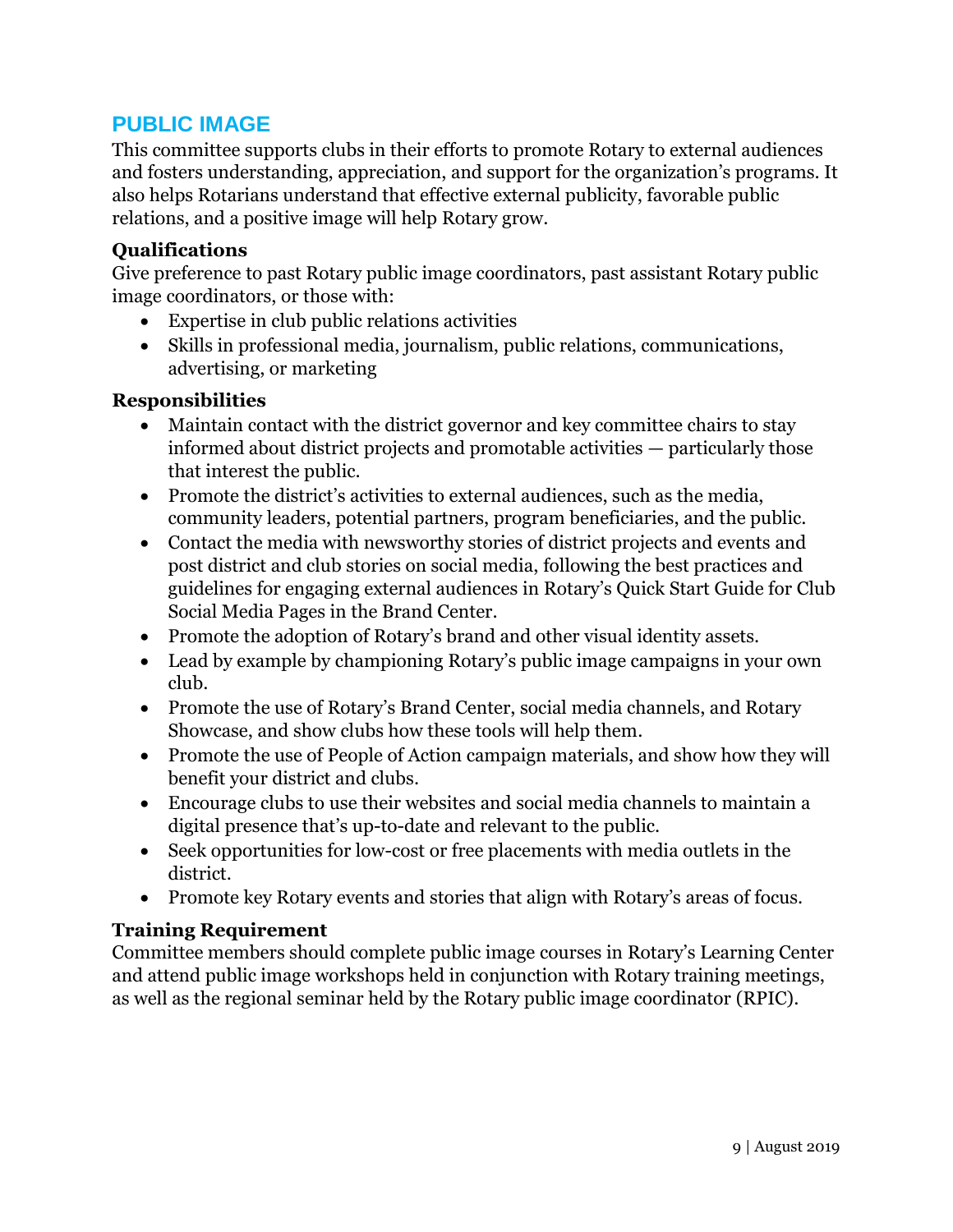## **ROTARACT**

This committee assists the governor in publicizing Rotaract, promoting the establishment of new Rotaract clubs, and administering Rotaract within the district. The district Rotaract chair (a Rotarian) and the district Rotaract representative (a Rotaractor) co-chair the committee. The committee should have an equal number of Rotarians and Rotaractors.

#### **Qualifications**

Give preference to:

- Rotarians with experience advising and supporting Rotaract clubs
- Rotaractors with Rotaract leadership experience

#### **Responsibilities**

- Develop and distribute a district Rotaract newsletter.
- Implement and support leadership training.
- Conduct Rotaract promotion and extension activities throughout the district.
- Plan and implement service activities (if approved by three-fourths of the Rotaract clubs in the district).
- Advise and support Rotaract clubs in implementing their projects.
- Coordinate joint Rotary and Rotaract activities in the district.
- Coordinate public relations activities for Rotaract at the district level.
- Plan and implement a training session for Rotaract club officers in the district.

## **ROTARY FOUNDATION**

This committee helps the governor educate, motivate, and inspire Rotarians to participate in Foundation programs and fundraising. The district governor is an ex officio member of the committee and, along with the committee chair, has signing authority for the use of District Designated Funds. The committee chair should serve as an ex officio member of all subcommittees to stay informed of their progress and directly support them as needed. The chair will serve a three-year term.

The members of the district Rotary Foundation committee serve as chairs of five subcommittees. Subcommittee chairs should serve three-year terms to ensure continuity:

- Fundraising coordinates the district's fundraising goals for the Annual Fund, PolioPlus Fund, and Rotary's Endowment, soliciting gifts and educating Rotarians about their gift options
- Grants helps clubs apply for Rotary grants and encourages participation in district grants and global grants
- PolioPlus supports Rotary's commitment to eradicate polio and encourages participation in PolioPlus activities
- Rotary Peace Fellowships encourages clubs to participate in the Rotary Peace Centers program and manages clubs' applications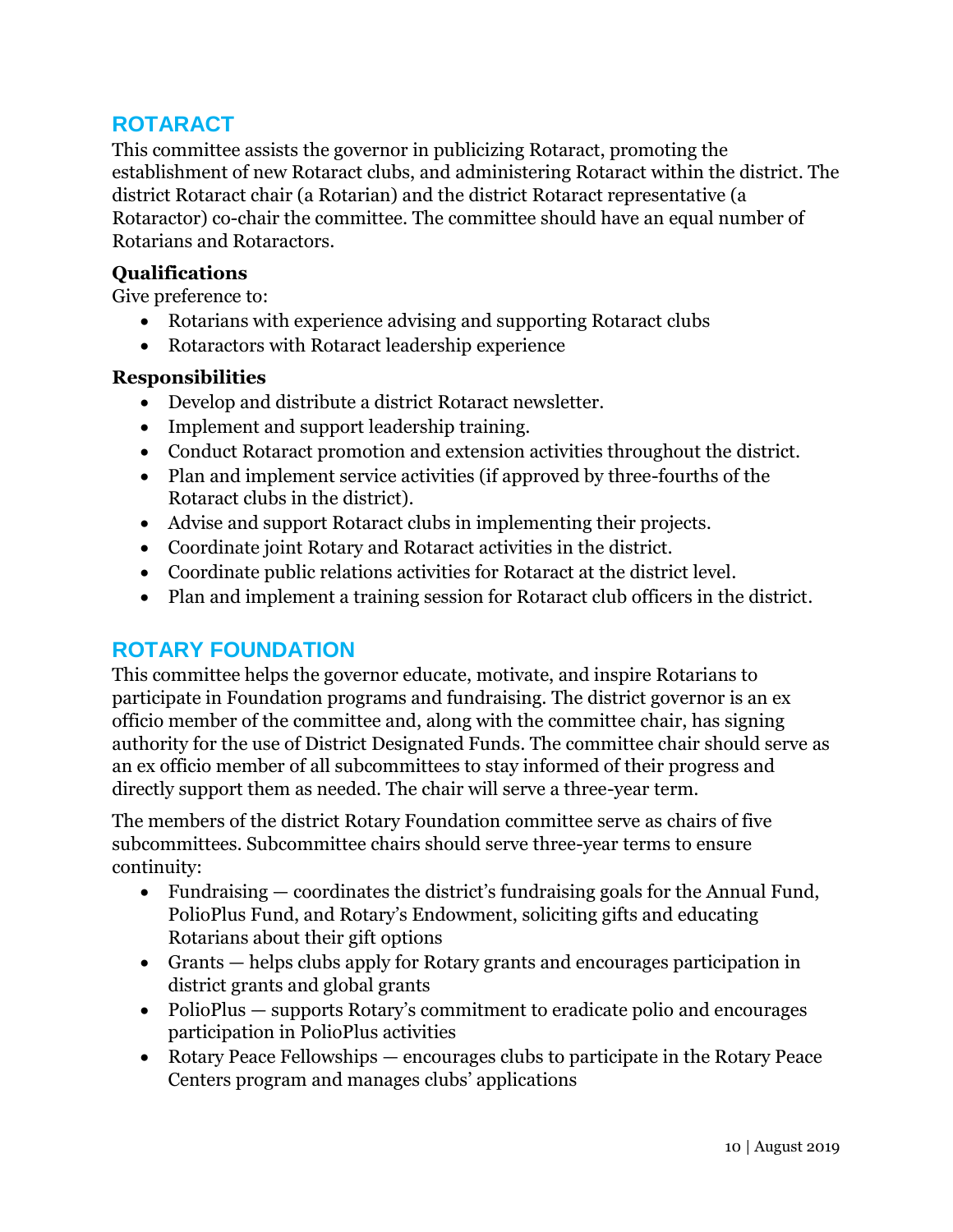$\bullet$  Stewardship — oversees the qualification of clubs to participate in grants and is responsible for ensuring the careful management of Rotary grant funds and for educating Rotarians on how to manage grants properly and effectively

Districts are free to appoint other subcommittees to support their activities and goals. Several subcommittees or roles can be reported online but are not required:

- Annual Fund subcommittee
- Endowment/major gifts subcommittee
- Paul Harris Society coordinator
- Scholarship subcommittee
- Vocational training team subcommittee

## **Qualifications**

Give preference to:

- Past district governors
- Past assistant governors
- Past district subcommittee members
- Past regional Rotary Foundation coordinators
- Past assistant regional Rotary Foundation coordinators
- Significant financial donors
- Club-level Rotarians who have experience with the Foundation's programs, Rotary's areas of focus, and grants

#### **Responsibilities of the chair**

- Help the governor-elect gather opinions from clubs before setting district Foundation goals.
- Plan, promote, and conduct a Vibrant Club workshop in consultation with the governor and district trainer, as well as the district public image and Rotary Foundation chairs.
- Help the district training committee hold Foundation sessions at the presidentselect training seminar and district training assembly.
- Encourage clubs to offer at least two programs on the Foundation annually, paying special attention to November, Rotary Foundation Month.
- Coordinate all district Foundation fundraising and program participation.
- Promote financial support for Foundation programs by encouraging regular contributions to the Annual Fund, PolioPlus Fund, and Endowment.
- Work with the governor and governor-elect to decide how to use District Designated Funds (DDF).
- Manage DDF distribution and work with the governor to authorize use of DDF.
- Work with the district governor to provide all clubs with an annual report on the use of DDF.
- Ensure that reports on district-sponsored grants are sent to the Foundation on time.
- Help the governor select qualified recipients for Foundation awards.